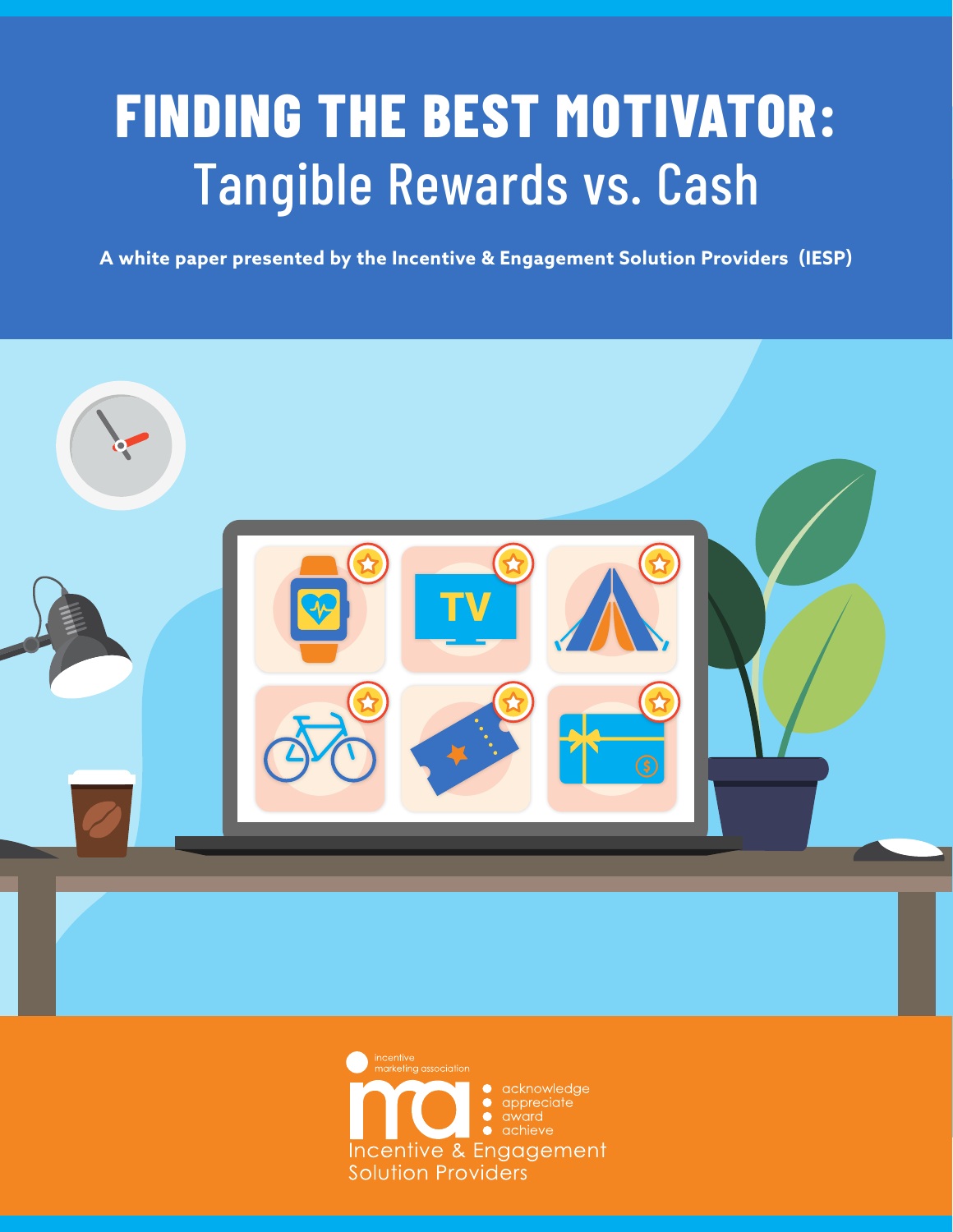

## **MOTIVATION IS MYSTERIOUS**

#### **How Do We Know What Motivation Is?**

Motivation is measurable in two ways: one is the decisions we make on how to best spend our time, energy and other precious resources. The second is through how neuroscience measures brain activities connected to feelings and actions.

Neuroscientific studies about how our brains function when we receive rewards double down on past psychological research. When we experience earning a "tangible reward" our brains release dopamine, subsequently our desires to pursue certain pleasures are simple and directly connected to motivation.



### **AN EFFECTIVE FORMULA FOR MOTIVATION: HEDONIC & LUXURIOUS**

Ran Kivetz, PhD from Columbia University and Yuhuang Zheng have studied the way rewards and behaviors are connected. Their research identified the types of rewards that get the most people engaged in doing something.

The research revealed that people put forth greater effort when the reward is unique or indulgent (by definition luxurious), but not so when the reward was utilitarian in nature. A reward that enjoys the combination of being both hedonic (emotional) and luxurious (desirable, but

unobtainable) is the ultimate combination for gripping our attention. It dispenses dopamine into our brains and turns on the motivation engine.



## **OUR PREFERENCES ARE DIFFERENT FROM OUR MOTIVATIONS**

It is natural for preferences to evolve as circumstances change, and sometimes we are unaware of how our preferences or our employees' preferences can be disconnected from what truly motivates us. Consequently, what employers think motivates staff and what actually serves to motivate are often two different things.

#### **Keep the Dollar Sign Away from Rewards**

One of the critical components in making rewards motivational is keeping cash out of the equation. Separating awards from basic income and compensation is essential to making the reward promotional, making it emotional (hedonic), and generating the yearning for something that is desirable and unobtainable (luxurious).

For example, non-monetary point systems are separate and distinct from our checking and savings accounts. Frequent flier miles and hotel night-stays, for example, are not cash. They remain independent of our brain's "money" account. And, in the mental account of money, one wins and the other loses.

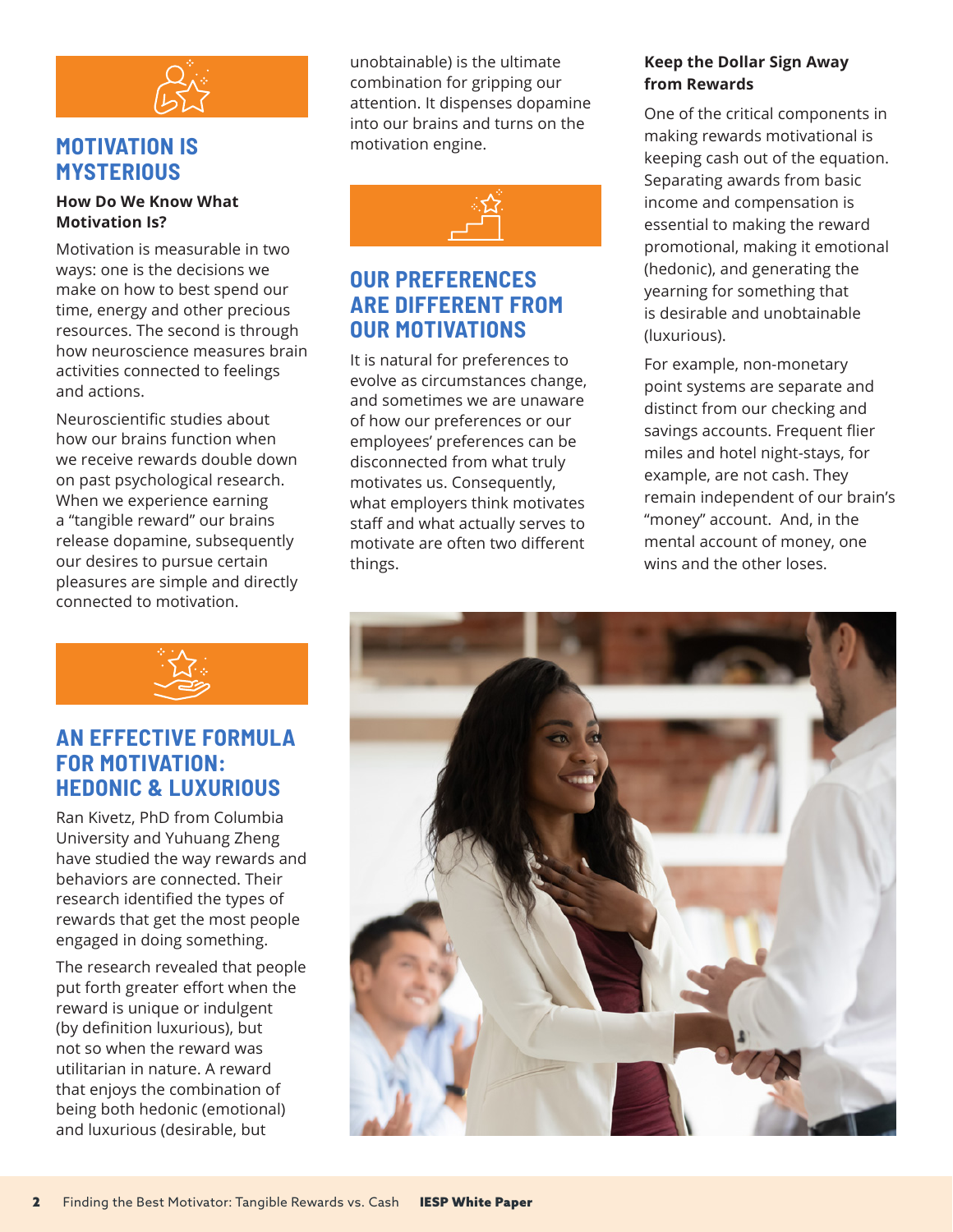When our brain keeps a separate account associated with points, it keeps points (or this currency) separate from compensation and therefore is more easily measured against the emotional (hedonic) and desirability (luxurious) aspects of the rewards.

At the same time, we humans have insatiable desires and long to be seen as successful in the eyes of our peers. We want to go faster on the treadmill, to experience the thrill of the pace. But very quickly, we can easily grow accustomed to it. Extra cash can have the same effect. In the days following a cash deposit into an employee's account, it's either already spent or forgotten about. It becomes routine.

Allan Schweyer and Ashley Whillans, PhD from Harvard Business School found the same thing with employees. Mere comp was expected and routine. However, it was noted in their 2018 paper, "As expected, employees who also received non-cash compensation tended to be happier and were in fact kept more engaged."

They went further to suggest that non-monetary rewards positively influence the securing of new talent. Prospective employees, they said, are more likely to choose jobs with greater non-cash benefits and lower salaries when employers shrewdly market the perceived value of these non-cash benefits. To sway the best candidates, if your compensation plan is at minimum competitive and the nonmonetary rewards are excellent, you'll win.



## **CONSIDER THE SOCIAL SIDE**

The social side of rewards also carries three unique elements.

1. As mentioned, non-monetary rewards can be easily separated from monetary currency. This results in a **social currency** that money doesn't have.

- 2. Non-monetary rewards **don't create a calculative mindset** created by monetary rewards. Their values are often ambiguous, and they are many times perceived to be of even higher value.
- 3. Non-monetary rewards can be used as **signals** (trophy value) that cash awards can't compete with.

Separability is a concept that Scott Jeffrey, PhD used when describing the power of non-monetary rewards. Any reward that is not explicitly cash or a cash equivalent will be separated from money, compensation and paychecks. Without a dollar sign, the award acquires social currency.

Consider this thought experiment: When you take out your wallet to buy something online or in a retail store, whose money are you spending?

Anytime a cash value is applied to an award, whether it is explicitly cash or in the form of a cashbased card, the psychological perspective is that, I'm spending MY money.



Any reward that is not explicitly cash or a cash equivalent will be separated from money, compensation and paychecks. Without a dollar sign, the award acquires social currency.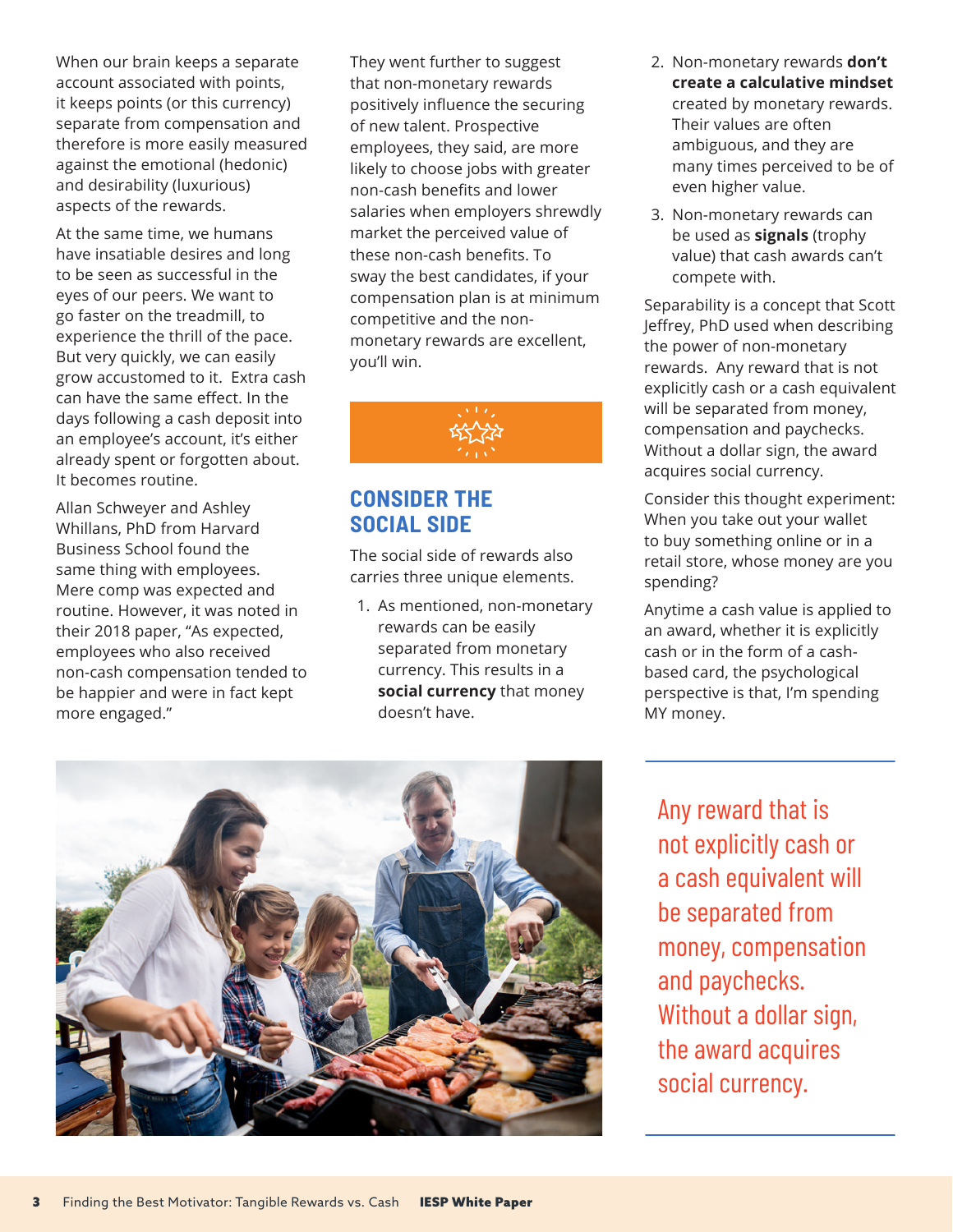A tangible reward acts as a signal of success; to the recipient, their family and friends.

However, the social currency of non-monetary points allows recipients to "get what they want" without any indulgence guilt. They're not spending their money – they're spending points that in fact, were intended for outstanding achievement and accordingly indulgence.

The underlying motivation to acquire an award is based on a social norm, or what social scientists refer to as signaling. In other words, we like to talk about our accomplishments. A tangible reward acts as a signal of success; to the recipient, their family and friends. Money goes to a direct account deposit. It's desensitized. We never see it, touch it, feel it. It goes to pay bills.

In addition, our social norms dictate it would be unacceptable to post photos of our last bonus check on social media. However, posting socially-acceptable non-monetary rewards, shines through, and communicates one's achievement and success.



## **SCIENCE CAN HELP**

When senior leadership uses only monetary rewards (cash incentives) they'll find employees get accustomed, even entitled, to them.



Therefore, HR and sales leaders need to keep trying different types of rewards, and expectations for earning them, to learn what will enable the desired impact on your corporate culture, your teams or your business channels.

Finally, non-monetary tangible rewards allow the rewards to remain in this social realm within your company. As it keeps them separate from compensation plans and the paycheck, noncash reward systems enable far more creativity and more flexibility to "change it up " a bit at the sponsor's discretion. Try changing your program and see what happens!

In summary, the best thing for leaders to do is to ask the tough questions:

• Have we tackled this issue with a balanced approached of cash/non cash?

- Are we truly motivating our teams with all the tools at our discretion?
- Can we further strengthen our ties from our company to our employees?
- Are we providing the psychological income and respect we all want in our work?

Think carefully. Is it really all about the money? Or perhaps, can we get the same results and actually spend less money? Study after study reveals if you ask your employees or sales teams what they want, their logical brains will kick in and tell you "more money"! The underlying current is: "I have bills to pay." No one feels they make enough money. The science however demonstrates, this response does not necessarily accelerate the motivation.

The best practice? Seek the right blend.